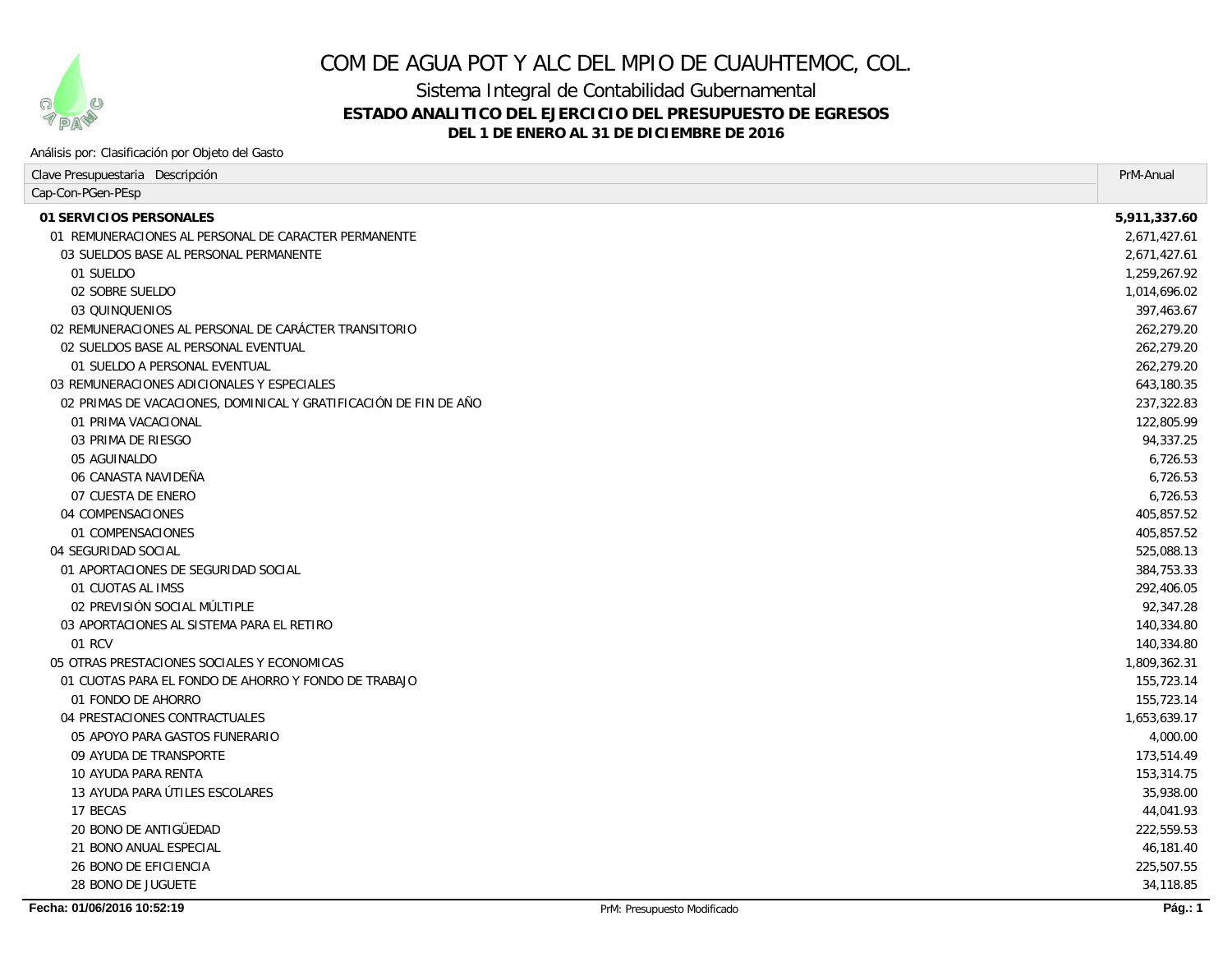

## COM DE AGUA POT Y ALC DEL MPIO DE CUAUHTEMOC, COL.

Sistema Integral de Contabilidad Gubernamental

## **ESTADO ANALITICO DEL EJERCICIO DEL PRESUPUESTO DE EGRESOS**

**DEL 1 DE ENERO AL 31 DE DICIEMBRE DE 2016**

#### Análisis por: Clasificación por Objeto del Gasto

| Clave Presupuestaria Descripción                                                          | PrM-Anual    |
|-------------------------------------------------------------------------------------------|--------------|
| Cap-Con-PGen-PEsp                                                                         |              |
| 29 BONO DE LA SECRETARIA                                                                  | 814.32       |
| <i>31 BONO DEL BURÓCRATA</i>                                                              | 142, 161.86  |
| 32 BONO DIA DE LA MADRE                                                                   | 6,572.16     |
| 35 BONO DIA DEL PADRE                                                                     | 23,002.56    |
| 39 BONO EXTRAORDINARIO ANUAL                                                              | 6,726.55     |
| 44 BONO SINDICAL                                                                          | 50,962.05    |
| 46 CANASTA BÁSICA                                                                         | 293,669.04   |
| 48 DIA 31                                                                                 | 42,612.37    |
| 51 FONDO DE VIVIENDA                                                                      | 59,685.96    |
| 59 FONDO DE RETIRO                                                                        | 88,255.80    |
| <b>02 MATERIALES Y SUMINISTROS</b>                                                        | 436,313.82   |
| 01 MATERIALES DE ADMINISTRACION, EMISION DE DOCUMENTOS Y ARTICULOS OFICIALES              | 12,517.27    |
| 01 MATERIALES, ÚTILES Y EQUIPOS MENORES DE OFICINA                                        | 11,767.81    |
| 01 MATERIAL Y ÚTILES DE OFICINA                                                           | 11,767.81    |
| 06 MATERIAL DE LIMPIEZA                                                                   | 749.46       |
| 01 MATERIAL PARA ASEO, LIMPIEZA E HIGIENE                                                 | 749.46       |
| 03 MATERIAS PRIMAS Y MATERIALES DE PRODUCCION Y COMERCIALIZACION                          | 3,180.00     |
| 05 PRODUCTOS QUÍMICOS, FARMACÉUTICOS Y DE LABORATORIO ADQUIRIDOS COMO MATERIA PRIMA       | 3,180.00     |
| 01 PRODUCTOS QUÍMICOS, FARMACÉUTICOS Y DE LABORATORIO UTILIZADOS EN PROCESOS PRODUCTIVOS. | 3,180.00     |
| 04 MATERIALES Y ARTICULOS DE CONSTRUCCION Y DE REPARACION                                 | 158,891.29   |
| 09 OTROS MATERIALES Y ARTÍCULOS DE CONSTRUCCIÓN Y REPARACIÓN                              | 158,891.29   |
| 01 OTROS MATERIALES Y ARTÍCULOS DE CONSTRUCCIÓN Y REPARACIÓN                              | 158,891.29   |
| 06 COMBUSTIBLES, LUBRICANTES Y ADITIVOS                                                   | 209,609.96   |
| 01 COMBUSTIBLES, LUBRICANTES Y ADITIVOS                                                   | 209.609.96   |
| 01 GASOLINA                                                                               | 202.567.31   |
| 04 ACEITES Y GRASAS                                                                       | 7,042.65     |
| 07 VESTUARIO, BLANCOS, PRENDAS DE PROTECCION Y ARTICULOS DEPORTIVOS                       | 39.282.59    |
| 01 VESTUARIO Y UNIFORMES                                                                  | 33,500.00    |
| 01 UNIFORMES                                                                              | 33,500.00    |
| 02 PRENDAS DE SEGURIDAD Y PROTECCIÓN PERSONAL                                             | 5,782.59     |
| 01 ROPA Y EQUIPO DE SEGURIDAD                                                             | 5,782.59     |
| 09 HERRAMIENTAS, REFACCIONES Y ACCESORIOS MENORES                                         | 12,832.71    |
| 01 HERRAMIENTAS MENORES                                                                   | 1.453.79     |
| 01 HERRAMIENTAS DE CARPINTERIA, SILVICULTURA, HORTICULTURA, GANADERÍA Y AGRICULTURA       | 1,453.79     |
| 04 REFACCIONES Y ACCESORIOS MENORES DE EQUIPO DE CÓMPUTO Y TECNOLOGÍAS DE LA INFORMACIÓN  | 11,378.92    |
| 01 REFACCIONES Y ACCESORIOS MENORES PARA EQUIPOS DE COMPUTO                               | 11,378.92    |
| 03 SERVICIOS GENERALES                                                                    | 1,851,119.42 |